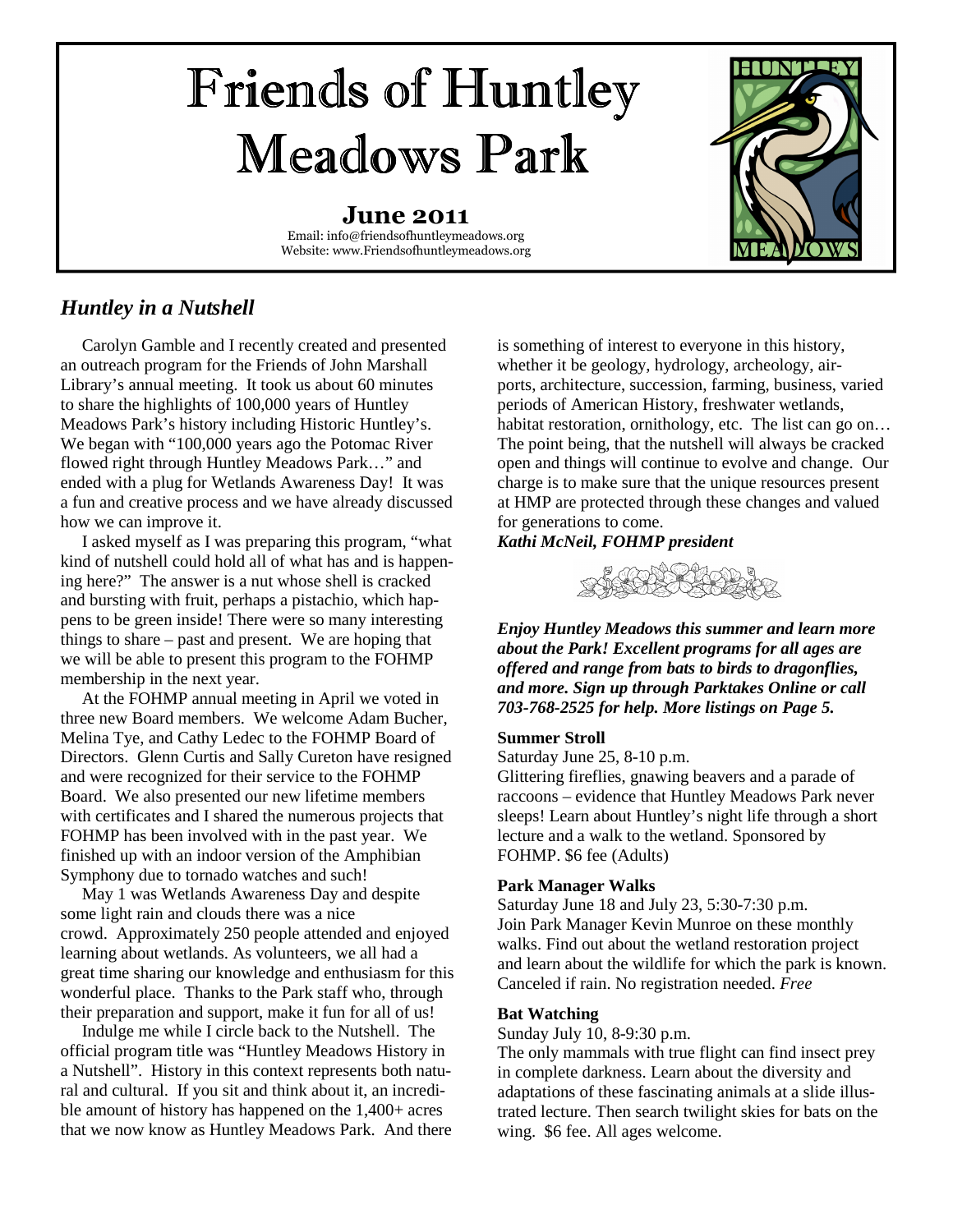

### **Park Manager's Message**

 *A Walk on Huntley's Wild Side* 



#### **Wetland Restoration Update**

As many of you have heard, there have been several positive developments regarding the wetland restoration/dam project. A dam breach analysis showed the proposed project would not harm any private property or roadways, and a letter from the state gave the proposed dam a "special low hazard class" status. In addition, park staff and I have spent several months with park volunteers and FOHMP board members researching the concept of building the dam out of concrete, rather than of earth and clay. This option was explored because water cannot be allowed to flow over an earthen dam due to the destruction this would cause to the dam itself. Because of the potential for damage to the dam, an emergency spillway would have to be built to drain floodwater before it could crest an earthen dam. To handle the 900 acre watershed of the Park's central wetland, county code requires that the spillway of an earthen dam span 600 feet. That means that at Huntley, 20,000 to 40,000 trees would have to be removed to create a spillway. If concrete is used, a separate spillway won't be needed – water can just flow right over the top of the concrete dam. Over 20,000 trees will be saved with that one decision. It's more complicated than that, and other issues are involved, but the feeling is that this is a necessary change in plan. Park staff is happy to answer questions anytime about this change. We also welcome the public to attend our free **Park Manager Walks** to discuss park issues. We'll talk about the interesting monitoring data that has been collected by volunteers and other exciting developments at the Park.

#### **Boardwalk Repairs**

Many of you have noticed that the Park's boardwalk has started to deteriorate. The wood is splintering, nails are popping up, and boards are cracked. The current boardwalk was completed in 1993, making it 18 years old. The lifespan for pressure-treated lumber that is exposed to the elements is about 15 years. Although the boardwalk's substructure is estimated to last another 12 to 15 years, the surface boards need replacing. All surface boards, including the "toe-rails" along the edge, and both observation platforms, will be replaced this summer. The new boards are made from high-density, polyethylene (HDPE), 90% of which comes from recycled milk jugs. This is the most environmentally friendly, non-toxic plastic lumber product on the market, and one used by national parks and wildlife refuges around the country. We're excited that Huntley Meadows Park will be the first public property to use HDPE lumber in Northern Virginia. This is a massive repair project, requiring a million screws and 1,000 truck trips from the parking lot to the boardwalk. **Set-up will begin in July, and large sections of the boardwalk and observation tower will be closed August-September.** This timing was chosen to minimize impact on both wildlife and visitors. Visitors will always be able to access the wetland and parts of the boardwalk, but may have to walk the Cedar and Deer trail to do so. Check our website or call the visitor center for scheduling and access details. And be sure to visit our eco-friendly boardwalk in October!

#### **Caterpillar Quest**

 What's the single most important food for young songbirds, essential for the growth of almost *every* hungry baby bird in our fields and forests? What also serves as one of our most vital forest soil engineers, a supplier of vast amounts of natural fertilizer? If you're thinking earthworms, you're close, but not quite there. Last hint – it has *prolegs* (larval legs that aren't brought into adulthood), comes in brilliant colors, and is often covered in knobs, spikes, hair and fake eyes…. **caterpillars!** These underappreciated larvae are one of the most important building blocks in the forest eco-system, our parks, *and* your yard.

 Let's start with their first claim to fame – the most important, energy-packed food for nestlings. All songbirds feed insects to their young, even if as adults they become nectar, seed or berry specialists. For example, hummingbirds and pine grosbeaks feed insects to their hungry babies, even though they eat nectar (hummingbirds) and pine seeds (grosbeaks) as adults. Why? Because insects are packed with protein and easily digestible calories – two things that nestlings need if they are going to grow from blind babies to acrobatic adults in a few weeks. OK, so insects are important, but why caterpillars especially? Answer: because caterpillars are one of the most numerous and readily available forms of insect protein out there. They're slow, unable to fly, leap or swim, and don't have hard coverings like beetles or grasshoppers. Most importantly, there are *lots of them* (millions in every forest) and they're out in the open and up in the trees, right next to birds and the growling stomachs of their young. *(cont. on page 4)*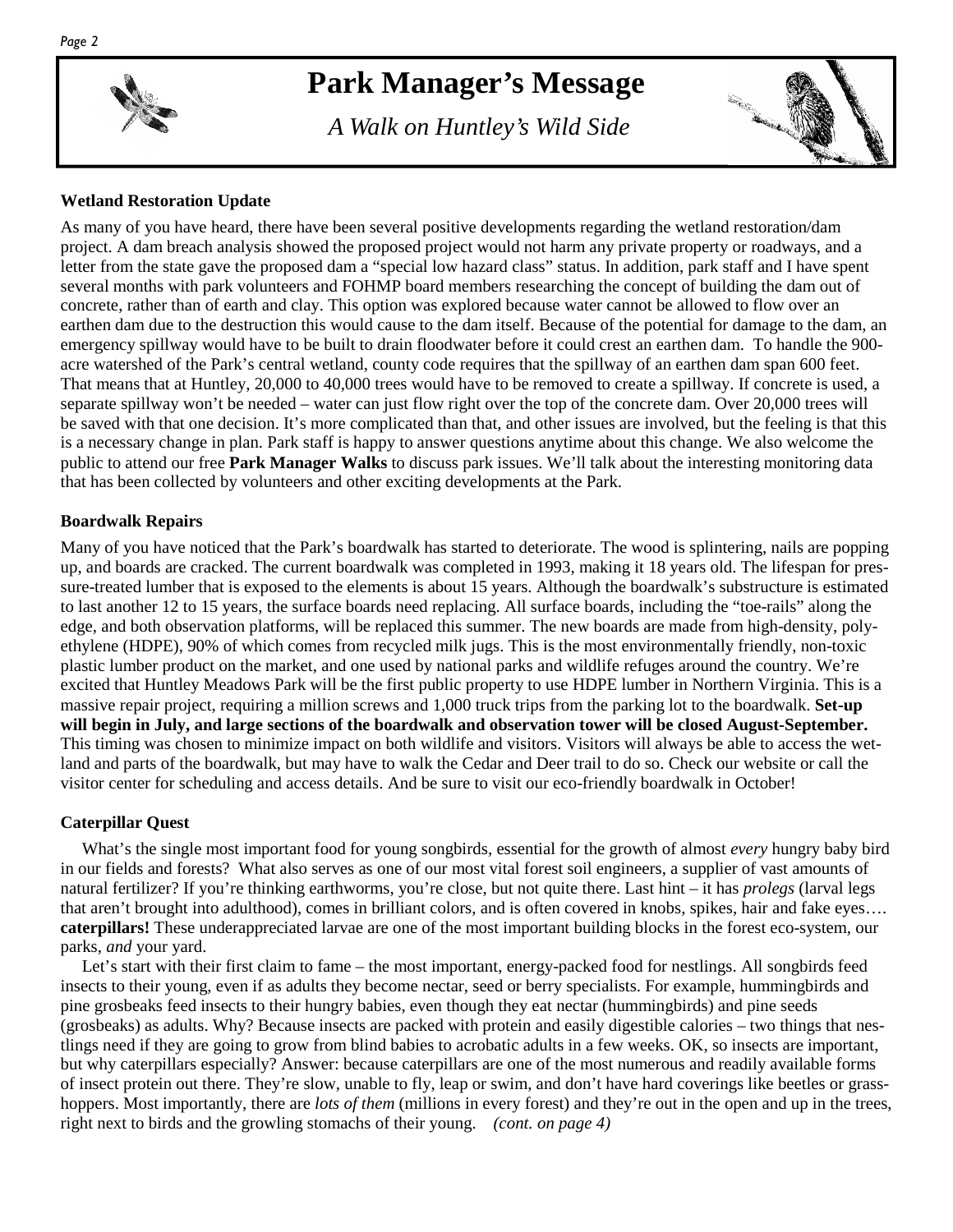### **Natural Resource News**



 "Go ahead! Stick your hand in. I'll drive you to the hospital!" Not exactly encouraging words, or what you would like to hear as you are attempting to discover the contents of a Wood duck (WD) nesting box. But this is what one volunteer, Kat, standing a safe distance away from the nest box, yelled to her husband Chris, who was contemplating being stung by an unknown number of wasps who had taken up residence inside the box. His job was to reach in and feel for any eggs in the wood chips lining the bottom of the box. Fortunately nobody was stung. This time…

 Every Sunday morning from late February through early June, a group of intrepid volunteers led by David Gorsline, don waders and head down to the wetland. There they divide into 2 or 3 small groups and proceed with their main job; monitoring the large wooden nest boxes you may have seen in the wetland and down Barnyard run. The first excursion of the season is mainly a maintenance trip. All boxes are opened and cleaned out. New wood chips are placed inside for use as nesting material. All latches on the boxes are checked to make sure they are working properly. Data is collected pertaining to the GPS location, direction facing, and height above the ground for each of the 14 or so boxes.

 The second and subsequent monitoring trips are to check the boxes for activity, fix any broken parts and to relay information to David Lawlor, the Park's resource manager and Ann Stat, the Park's volunteer coordinator. Following is a short list of details gleaned from some of the emails sent out after a few of the trips into the field.

*\*March 6*: "Box #13 now has 8 Hooded merganser (HM) eggs, up from the 4 we found on February 27. Box #68 was again found open. Will put on a new latch next week. Depressions were found in boxes #68, #5, #60 and #67." *\*March 13:* "We have activity in 7 boxes. #13 has an incubating Hooded merganser, and #7 has an incubating Wood duck. Chris got the cloacal initiation (*i.e. pooped on*) when a bird flushed from a box."

*\*March 27:* "Boxes are filling up! We have activity in #7, #6, #13, #77, #67, #60, #62 and #68. Several of the boxes down Barnyard run are showing a mix of Woodie and Hoodie eggs."

*\*April 10:* "Parentage in many of the boxes is a vexed question. We have several boxes in which the team has identified both Hooded merganser and Wood duck eggs. Box #68 is a strong example, with 11 HM eggs and 2 WD eggs. So here is a summary of box status, with the species with the majority of the eggs declared the tenant:

 Box #2: WD, Box #7: WD, Box #6: failed, was HM, Box #13: HM, overdue (probably hatched shortly after 10 April), Box #77: WD, Box #67: HM, Box #60: WD, Box #62: WD, Box # 68: HM"

\**May 1:* "Today I watched a female Wood duck leading a dozen or so ducklings across the wetland. We got the scope on her family and saw that 3 or 4 of them were Hooded merganser chicks – no one seemed to mind!"

*\*May 8:* (The last day of monitoring as we go to press) "It appears we still have 5 active boxes, 3 WD and 2HM, some appear to be with mixed parentage. 5 boxes have hatched out."

 At the end of the nesting season, usually sometime in June, all the data is compiled and sent to the Cornell Lab of Ornithology, as part of the Nest Watch project (http://www.nestwatch.org/), where it is used for research and trend data analysis. Park staff also use the data to determine habitat preferences within the park, allowing the movement of unproductive boxes to more productive areas as habitats change over time. In 2005 a new species was added to the program: Hooded mergansers. They had not been seen breeding in the park before then and they have been here ever since.

 When asked how the park could carry on with the responsibilities of monitoring the nest boxes without all the volunteers involved, this is what Dave Lawlor had to say: "It would be impossible for staff to monitor all the boxes the volunteers check at the frequency the volunteers check them. Park staff may be able to monitor some of the boxes less frequently; however, in doing so staff would neglect other job duties." Some of the other duties the next box volunteers perform include picking up trash found in the wetland, monitoring for "keystone" species of animals and checking the water level in the central wetland. They are also very skilled in trekking through a wetland's "muck", which can suck a shoe right off of a foot and propel an unlucky volunteer head on into the wetland. Not a pretty sight.

 The season is not quite over. There remains another month or so of walking in the muck, dodging flushed females, trying not to get stung by an angry wasp, counting eggs, fixing latches and reporting back to staff. And of course, monitoring these "beautiful swimmers" before the many loyal volunteers will hang up their waders for yet another season.

 So if you find yourself on the boardwalk early some Sunday morning and you happen across a group of people in waders, carrying trash bags and walking sticks, give them a hearty "Hello!" And, oh yes… A big "Thank you" for all the work that they do to keep the park running as smoothly and efficiently as it does.

#### *P.J. Dunn, FOHMP board member*

*Page 3* 

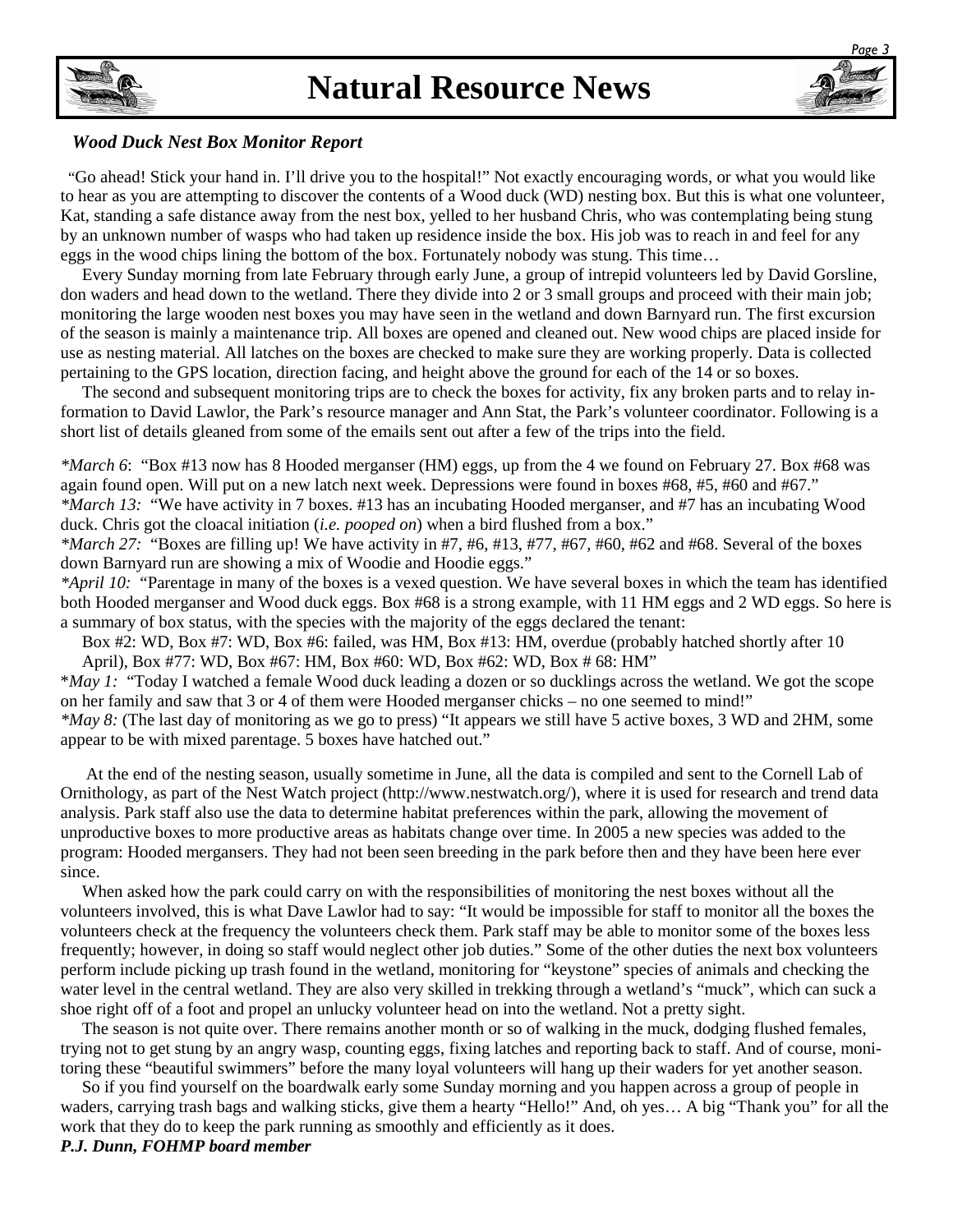

#### *Ame Perlman: Paintings and Relief Prints Show ends June 30th*

Ame's passion for art is intertwined with her passion for nature. Landscape painting and printmaking are her chosen mediums. She has been inspired by her travel experiences and exploration of geospatial and organic patterns found in the natural world. Ame's work has been featured in solo and juried group exhibitions throughout the United States and Canada. She received a National Park Service award in recognition of her interpretive illustrations. *www.ameart.com*

Ame Perlman

#### *Karen Brown Arnold Nature Photography Opening Reception*

#### *Sunday, July 10, 2-4 p.m.*

This July and August the auditorium will be filled with photographs featuring the beautiful Shenandoah Valley of Virginia. Karen Brown Arnold is a photographer who has lived in the Valley with her family since 2002. She finds the Valley a photographer's paradise, with different colors, moods and images to capture in every season. The public is invited to meet Karen at the opening reception. *www.karenbrownarnold.com* 



#### **Caterpillar Quest,** *cont.*

So, caterpillars are the most important food source for the babies of cardinals, bluebirds, wood thrushes, warblers, tanagers, orioles, and almost every other bird that visits our feeders, sings in our yards and adds color to our parks.

 How about being a forest soil engineer… seems like a bit of a stretch? Well, picture millions of caterpillars, high above, munching away on tree leaves. Leaves are made by trees, in part from the moisture and minerals found in soil transported via roots to the canopy. As caterpillars (millions of them) are crunching and chewing, endless little bits of leaves float and drop, back to the forest floor where much of their moisture and minerals began. Basically, caterpillar crumbs. Now from the other end of the caterpillar is an almost constant dribble of tiny dry droppings, euphemistically called *frass*. Wikepedia definition for frass, "fine powdery material phytophagous (plant-eating) insects pass as waste". Right – that's caterpillar poop, but frass sounds better. So this constant stream of crumbs and frass raining down onto the soil, day and night, April through October is probably the most widespread and readily available animal fertilizer in the forest ecosystem – recycling nutrients, and making caterpillars essential engineers of forest soil.

 Vital food for both birds and woodland soil, caterpillars are major building blocks for woodland ecosysems. Our parks and yards are all carved out of the mid-Atlantic forest system, so to keep our gardens, shade-trees and neighborhood parklands growing and healthy, we need lots of caterpillars! Recent studies show that only 1 percent of insects on the planet interact with humans in a negative way – the other 99% are beneficial or harmless. So if we value songbirds and soils, we need to make room for caterpillars in our neighborhoods. This means three landscaping tips: use native plants, no pesticides and allow a little "mess" in your gardens. *Yards with native plants support 35 times more birds than yards with exotic plants*. Why? Because native plants attract 35 times more caterpillars – it's that simple. And remember, only 1 percent of insects, including caterpillars, are pests, the rest co-exist with us and our yards just fine. Pesticides poison and can be passed into the bellies of songbirds. Why allow mess? Well, many caterpillar cocoons last all winter on dead leaves and old stems. So try to leave a corner of your garden or yard, maybe under a tree, where old leaves (and the sleeping caterpillars they hold) can stay into spring, giving birth to butterflies and moths. *Kevin Munroe, Park Manager*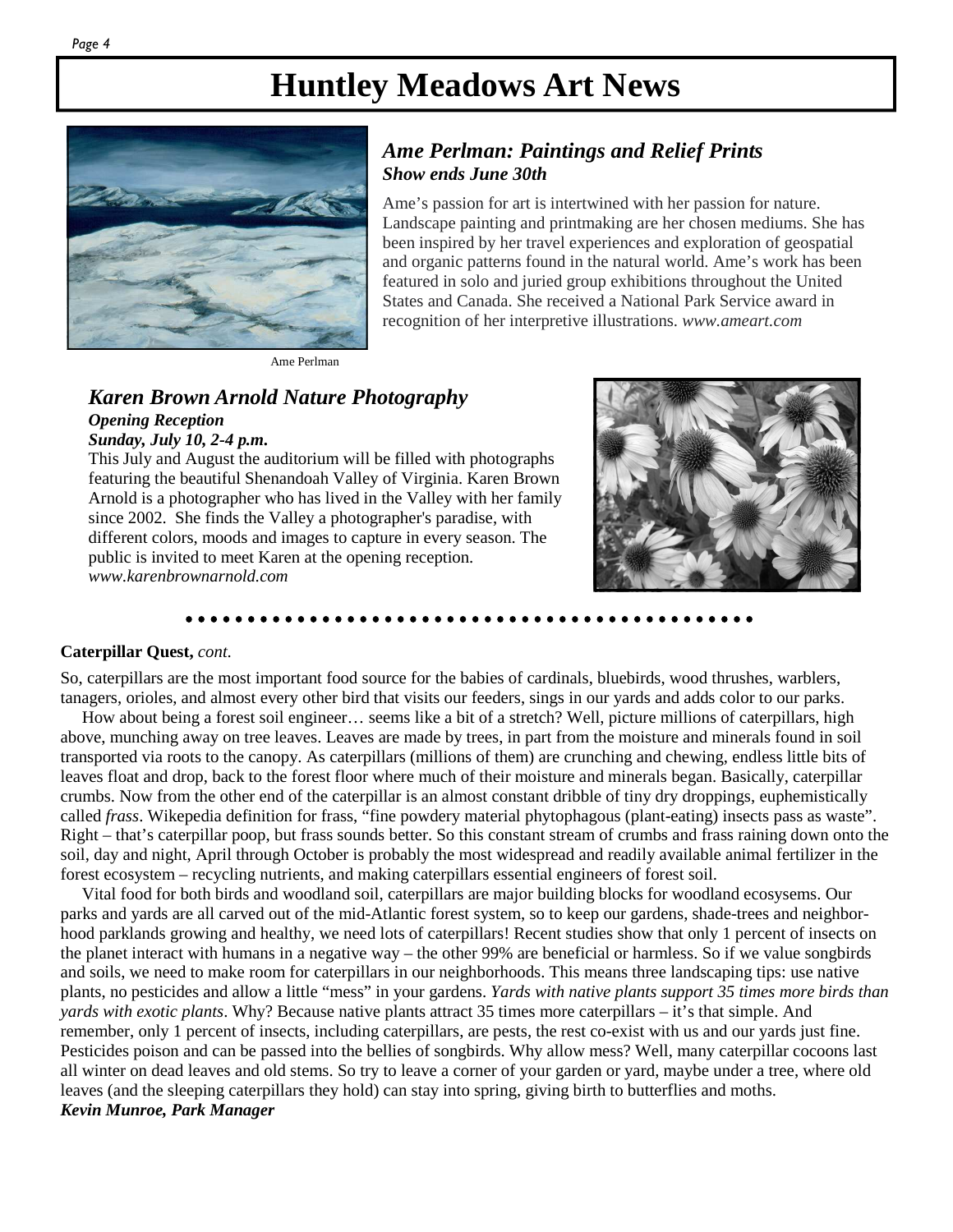## **Huntley Meadows Happenings**

#### **Wetland in Bloom**

Saturday June 11, 9-11a.m. Take a plant ecology hike to the wetland during peak bloom of buttonbush, swamp rose, and lizard's tail. Search for birds and mammals that use these plants for food, shelter, and nesting. Canceled if rain. \$6



#### **Café Cattail**

Friday June 17, 7-9:30 p.m.

Welcome to Huntley Meadows' very own coffeehouse! Enjoy a relaxing evening applauding our community's talents. Musicians, dancers and poets are encouraged to share their arts with a nature theme. Sponsored by FOHMP. *Free* 

#### **Dragonflies**

Sunday June 26, 9-11:30 a.m.

Learn about the life cycle, behavior and identification of Huntley's many dragonflies and damselflies. Venture to the wetland to observe these acrobatic fliers in

action. Canceled if rain. \$6



Sunday July 10, 8-11a.m.

Interested in birding? We can get you started! Learn about the birds in the park and some basic identification skills. Program begins with an indoor discussion. Children ages 12 to 16 must be accompanied by an adult. \$6

#### **Bat Watching**

Sunday July 10, 8-9:30 p.m.

The only mammals with true flight can find insect prey in complete darkness. Learn about the diversity and adaptations of these fascinating animals at a slide illustrated lecture. Then search twilight skies for bats on the wing. \$6

#### **Buglovers Paradise**

Saturday July 30 and Sunday July 31, 10-noon Parents and children work together to make crafts, play games, and learn about the beautiful, strange,

and important world of insects. No reservations needed. \$4 per child



#### **Wild Side Wagon Rides**

Thursday August 4 and 18 at 9:30 a.m. and 5 p.m. Cool your heels on a bright summer morning or warm twilight by breezing along on a 90-minute tractor ride to the wetland and back. A naturalist will help you look for nectaring butterflies or hunting bats. Get off for a snack at the observation platform. Rides leave from the South

King's Highway entrance. \$6 per rider (Families, children 4 yrs. and up) *Just for Kids* 

#### **Sssnakes!**

Sunday June 5, noon-1:30 p.m. Through discussion and a walk learn about some of Huntley's scaly inhabitants.(Families, children 6 yrs. and up) \$6 per person

#### **Young Explorers - Insects**

Monday June 6, 3:15-4:30pm. Through indoor and outdoor activities learn about these important natural wonders. (6-9 yrs.) \$4 per child

#### **Nature Detectives - Insects**

Wednesday June 8 or Thursday June 9, 10-10:45 a.m. Through story, activity and craft learn about these important natural wonders. (3-5 yrs.) \$6 per child

#### **Nature Detectives – Cool It!**

Thursday July 28, 10-10:45 a.m. Through a story, activity and craft learn how animals stay cool in the heat. (3-5 yrs.)\$6 per child

#### **Young Explorers – Discover Nature's Treasures**

Thursday August 4, 10-11:15 a.m.

Through indoor and outdoor activities, discover how plants and animals

\$4 per child



#### "*Inspired by Nature" Ecovoce Multi-media Concert Sunday, September 25, 2011, 3-4 p.m.*

 Support the park by attending this multi-media concert in celebration of nature. Soprano Denise Freeland, pianist Narciso Solero and flutist Susan Hayes make up the musical group *Ecovoce*. The group combines a passion for music and nature to create its acclaimed concert programs for all ages. The "Eco" part of the name comes from the word ecology and "Voce" is the Italian word for voice. The name reflects a commitment to serving as a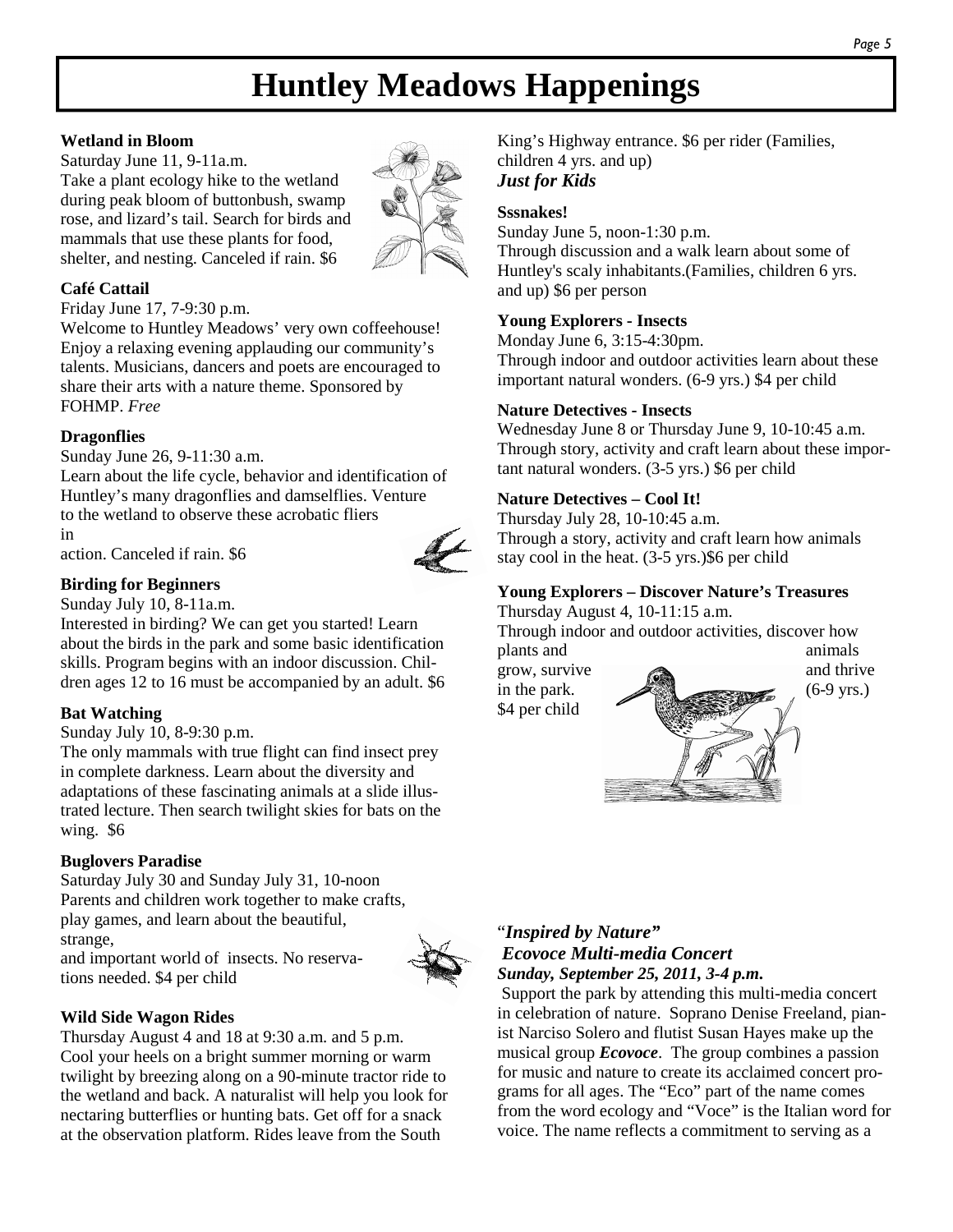



#### *Huntley Meadows Bluebird Nestbox Program*

T *he Huntley Meadows Bluebird Nestbox Program comprises two areas, Huntley Meadows Park (HMP) and the adjacent Coast Guard Station (CGS). HMP has 27 boxes, 20 of which are paired to permit Eastern Bluebirds and Tree Swallows to nest side by side to reduce conspecific competition. Simply, this means that Eastern Bluebirds and Tree Swallows forage differently and do not compete for the same prey base. Two paired boxes are located behind the observation tower on the south side of HMP and the remainder are situated near the hike/bike trail on the northwest side of the Park. The CGS hosts 5 boxes. The Coast Guard boxes overlook a well-kept lawn in contrast to HMP where the boxes are located in open but typically overgrown meadows. All boxes are equipped with predator guards as prescribed by the Virginia Bluebird Society.*

 Tree Swallows were prolific in 2010 while bluebird production dropped slightly below 2009 levels. Nestling survivability remains good for both species. Monitors recorded 12 Eastern Bluebird nesting attempts in 2010, 9 at HMP and 3 at the GCS. There were 10 successful attempts and 2 failures. Out of 53 eggs laid, 45 hatched, and 43 nestlings fledged. By comparison, in 2009, bluebirds laid 59 eggs, hatched 50, and fledged 50. I do not consider the drop in bluebird production in 2010 to be of concern. It is still well above the poor success rate that we experienced between 2003 and 2006 and it actually compares favorably with the data the volunteers collected between 2007 and 2009.

 Tree Swallows made 25 nesting attempts this year, 21 at HMP and 4 at the GCS. There were 23 successful attempts and 3 failures. Tree Swallows produced a record 114 eggs, hatched 100, and fledged 100 nestlings. Last year, Tree Swallows laid 101 eggs, hatched 79, and fledged 76 nestlings. The difference can be attributed to the dramatic increase in nesting attempts by this species, from 18 in 2009 to 25 in 2010. I believe that Tree Swallows will probably be a wellrepresented species at the park for years to come.

 There are two other items to mention. For the first time since I have been coordinator, and perhaps for the first time in park history, a breeding pair of Eastern Bluebirds was tending to nestlings well into September. From my personal observation, 4 bluebird nestlings fledged on or around 11 Sept from Box 21 near the maintenance building. This species generally concludes its breeding season by mid-August. Also, with the exception of 1 dummy nest, House Wrens were absent from our boxes during the 2010 breeding season. Perhaps those feisty Tree Swallows prove to be too much even for the normally aggressive House Wren.

*Larry Cartwright, Coordinator, Huntley Meadows Bluebird Program* 

#### **HMP Summer Interns Selected**

The 2011 FOHMP Naturalist Intern is Julia Loman, a sophomore at the University of Virginia who is studying biology and art. She will help run the Visitor Center, teach children and families about the wonders of Huntley Meadows, and add to her already impressive knowledge of the natural world. Ms. Loman is sponsored through the generous support of FOHMP, but she also needs your help in another way: she does not know anyone in this area and has nowhere to live during the summer. If you or someone you know has a spare room and would be willing to host this charming young lady, please call Melissa Gaulding, Program Director, 703-768-2525

The 2011 Resource Management Intern is Nicole Merz, from Alexandria, Virginia. Nicole graduated from Christopher Newport University in 2010 with a B.A. in Biology. At Christopher Newport University, Nicole worked for several years with Dr. Atkinson, Director of the Center for Wetland Conservation, where she developed a passion for wetlands. Nicole will be starting law school in the fall of 2011 where she hopes to combine her field experience with the creation of environmental policy.

The 2011 Cultural Resource Management Intern is Nora Allen. She is a rising senior at the University of Mary Washington majoring in Historic Preservation. This summer Nora will be assisting with Historic Huntley interpretive planning, research and archiving. This is a brand new internship for the park, paid for by the Friends of Historic Huntley.

*Please donate your used nature books to* 



*our Friends of Huntley Meadows Park book sale. Drop off books at the Visitor Center desk. Books should be in good condition, not too old. All funds from the book sale support Huntley's education and conservation mission.. Thanks for your help.*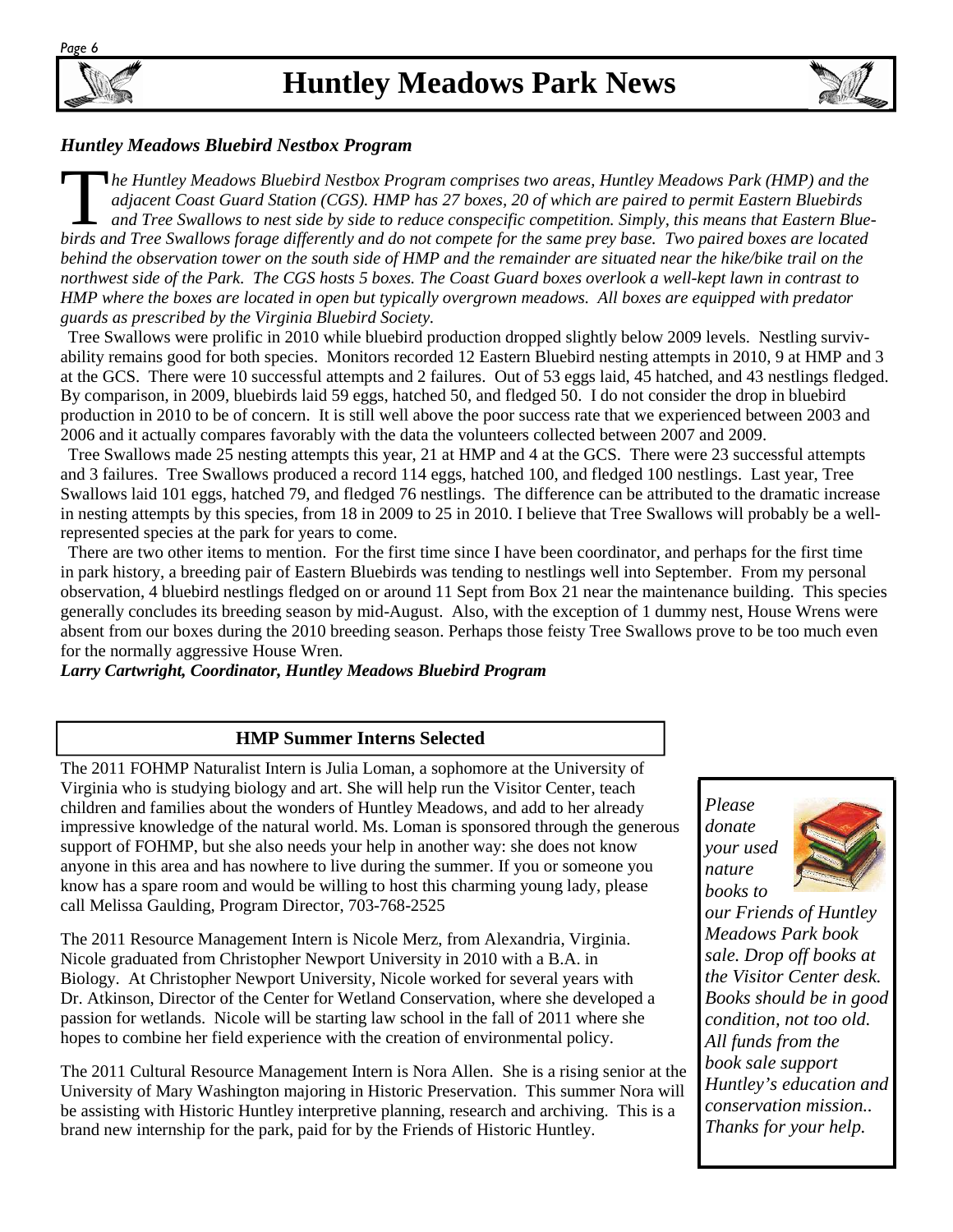

### **Huntley Meadows Park Birdathon 2011**



 This year's Birdathon presented a few challenges to the staff and volunteers who participated. The warm front that had passed the day before took many of the migrants with it, while the next cold front that would bring in a fresh wave of birds was a day away. This left us with a warm, humid morning and a lot of work to find as many species as possible. But when we were finished, the four teams of staff and volunteers had tallied 92 species. That was well short of the record of 108 set in 2004, but still pretty good.

 As always, there were plenty of great moments. For Marianne Mooney, the highlight could have been the early morning Louisiana Waterthrush that she listened to intently to make sure it was not a Northern, while for Ann Stat it might have been the call of a Least Bittern that she heard for the second year in a row. Just as great was the low flying Northern Harrier found by Larry Cartwright's team and the two male Bobolinks that PJ Dunn spotted. I'll remember the dozen young Hooded Mergansers being herded across the open water by a watchful mother. But those were just a few of the great birds located during the day. Among the seventeen warbler species found were Canada, Magnolia, Black-throated Blue, Hooded, Prothonotary, Northern Parula, Chestnut-sided, American Redstart, Northern Waterthrush and Yellow-breasted Chat. Some of the other more notable finds included Wood Thrush, American Coot, Laughing Gull, Veery, Swainson's Thrush and Bald Eagle.

 The most numerous species were the109 Common Grackle, 96 Blue-gray Gnatcatcher, 95 Red-winged Blackbird, 66 Northern Cardinal and 56 American Goldfinch. Eighteen other species were seen only once each, again showing how hard it is to build up a really big count. These included Turkey, Turkey Vulture, Eastern Wood-peewee, Rose– breasted Grosbeak, Wilsons's Snipe and Spotted Sandpiper. Birds that we might have expected but never found included the two Oriole species, Swamp Sparrow, Rock Pigeon, Ring-billed Gull, and House Finch.

 Besides the birds, everyone agreed it was also an excellent day for frogs. Chris French, Marianne and I each took photos of a Green Tree Frog sitting on a cattail just a couple of feet from the boardwalk.

 But of course, this is not just another "big-day" count. It provides us with the opportunity to remember Ed Weigel and Ken Howard, two volunteers who enriched the Huntley Meadows experience for so many people. The donations this event inspires go towards funding an internship at the Park.

 Thanks again to everyone who contributed their time, skills, and donations to this annual event. It is, as always, very much appreciated.

*Andy Higgs FOHMP board member* 

Donation Amount:



|--|

| <b>Ruth Bennett</b>      | Stephen King          | Rhoanna Sauro                 | <b>Birdathon Volunteers</b> |
|--------------------------|-----------------------|-------------------------------|-----------------------------|
| Connie Carpender         | Suzanne & Fred Lepple | Jack Shafer                   | Larry Cartwright            |
| Larry Cartwright         | Tim Miller            | Fred Siskind                  | P.J. Dunn                   |
| Susan Crawford           | Joe Sasfy & Marianne  | Warren & Becky Smith          | Chris French                |
| Mr. & Mrs. Michael Duffy | Mooney                | Dana White                    | Andy Higgs                  |
| Mina Eggerton            | B.J. Opfer            | Ana Arguelles & Jeff Wneck    | Ben Jesup                   |
| Sandy Galletta           | <b>Barry Pearson</b>  | The Wohler Family             | Lora Loke                   |
| Heidi & Romy Gallegos    | Valerie Petty         | Jacqueline Woodle             | Marianne Mooney             |
| Andy & Judy Higgs        | Barbara Perry         | Potowmack Chapter of the      | Mike Ready                  |
| Dexter Hinckley          | Mike Ready            | Virginia Native Plant Society | M. Tye                      |
| Emilie Hood              | Dorothy & Ed Raduazo  |                               | <b>Jason Waanders</b>       |

#### **2011 Huntley Meadows Park Birdathon Donation Form**

| Address: |  |  |
|----------|--|--|
|          |  |  |

Please make your check out to FCPA-HMP and write *donation-birdathon* on memo line. Mail to:  **Huntley Meadows Park Birdathon 3701 Lockheed Blvd. Alexandria, VA 22306**